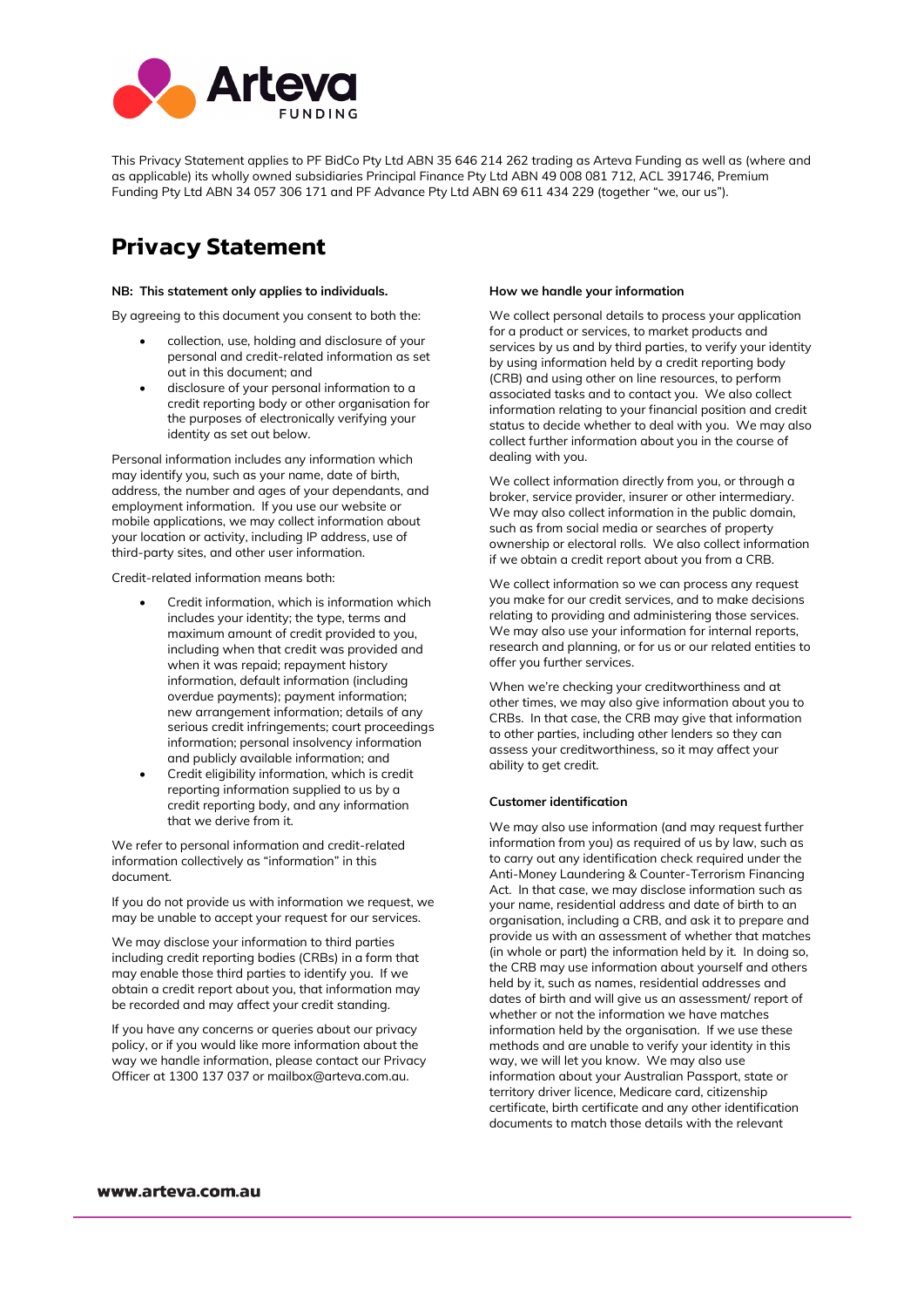

registries using third party systems and to record the results of that matching.

**Note**: If you do not consent to us disclosing your information in this way, we will verify your identity in another way, which may involve requiring you to provide various supporting identification documents (either original or certified copies).

## **Security of information**

We take all reasonable steps to protect the information we hold from wrongful use or disclosure. Only authorised staff or representatives can access information, and they are bound by duties of confidentiality.

#### **Exchange of information with CRBs**

We may give information about you to, and receive information about you from, CRBs, including information about your credit worthiness. CRBs may include information about you and this application in reports provided to other lenders to assist them to assess your credit worthiness. We may inform CRBs if you default, fail to meet your repayment obligations or commit a serious credit infringement. You can ask a CRB not to use a credit report about you for the purposes of prescreening or direct marketing. You can also ask a CRB not to use or disclose credit reporting information about you if you have reasonable grounds to believe that you've been, or are likely to be, a victim of fraud.

The CRBs we share information with are:

- Equifax Pty Limited  [www.equifax.com.au](http://www.equifax.com.au/)  contact on 13 83 32; see privacy policy at [https://www.equifax.com.au/privacy;](https://www.equifax.com.au/privacy)
- Illion (Australia) Pty Limited [www.illion.com.au –](http://www.illion.com.au/) contact o[n 13 23 33;](tel:13%2023%2033) see privacy policy at https://www.illion.com.au/privacy-policy; and
- Experian Australia Credit Services Pty Limited [– www.experian.com.au –](http://www.experian.com.au/) contact on [1300](tel:1300%20783%20684)  [783 684;](tel:1300%20783%20684) see privacy policy at [https://www.experian.com.au/privacy-policy](https://www.experian.com.au/privacy-policy-terms-conditions)[terms-conditions.](https://www.experian.com.au/privacy-policy-terms-conditions)

#### **Exchange of information with other businesses**

Apart from entities related to us, we only disclose information to other organisations where that is necessary as part of providing services to clients.

For example, we may need to disclose information to your broker or insurers in connection with premium funding products, or our bank may require information in the event of a claim relating to an incorrect or wrongful debit. We may also need to disclose your information to organisations that carry out functions for us, such as auditors, computer experts, lawyers, and so on.

Parties that we may potentially disclose information to may include –

- other financiers or credit providers
- finance brokers, funders, mortgage managers, and other people who assist us to provide our products or services
- any person who represents you, including financial consultants, accountants, lawyers, mortgage brokers, persons holding power of attorney, guardians and advisers
- industry bodies, government authorities, tribunals, and courts
- investors, advisers, trustees, ratings agencies and other businesses assisting us with funding
- any person where we are authorised or required to do so by law
- businesses who provide us with services or systems
- insurers, valuers, and debt collection agencies
- persons who are or are likely to be co-borrowers with you or to guarantee your loan
- any person you expressly consent to
- any of our related entities or associates
- our agents, contractors or service providers that we engage to carry out our functions and activities
- your referees and your employers
- an organisation that assists us to identify, prevent or investigate any fraud, unlawful activity or misconduct (or suspected fraud, unlawful activity or misconduct)
- any person considering acquiring an interest in our business or assets and
- associated businesses that may want to market products to you.

### **Access to information and privacy and credit reporting policies**

You may gain access to the information we hold about you or obtain a copy of our privacy polic[y here](https://arteva.com.au/assets/downloads/Arteva_privacy_statement_and_policy_170322.pdf) or by contacting us. Our privacy policy and the privacy policies of the CRBs we deal with contain information about how you may access or seek correction of your information, see how that information is managed, how to make a privacy-related complaint, and how that complaint will be dealt with.

## **Overseas disclosure**

We and the businesses we disclose your information to may disclose this information to businesses located overseas, such as in the USA. Overseas entities may be required to disclose this information to relevant foreign authorities under a foreign law. While we attempt to select and secure reputable offshore service providers, we are not liable for any breach or misuse of information sent offshore. An overseas entity may not be subject to privacy laws or principles similar to those that apply in Australia. Any information disclosed to an overseas entity may not have the same protection as under the Australian privacy law. You may not be able to seek redress for any breach of your privacy which occurs outside of Australia.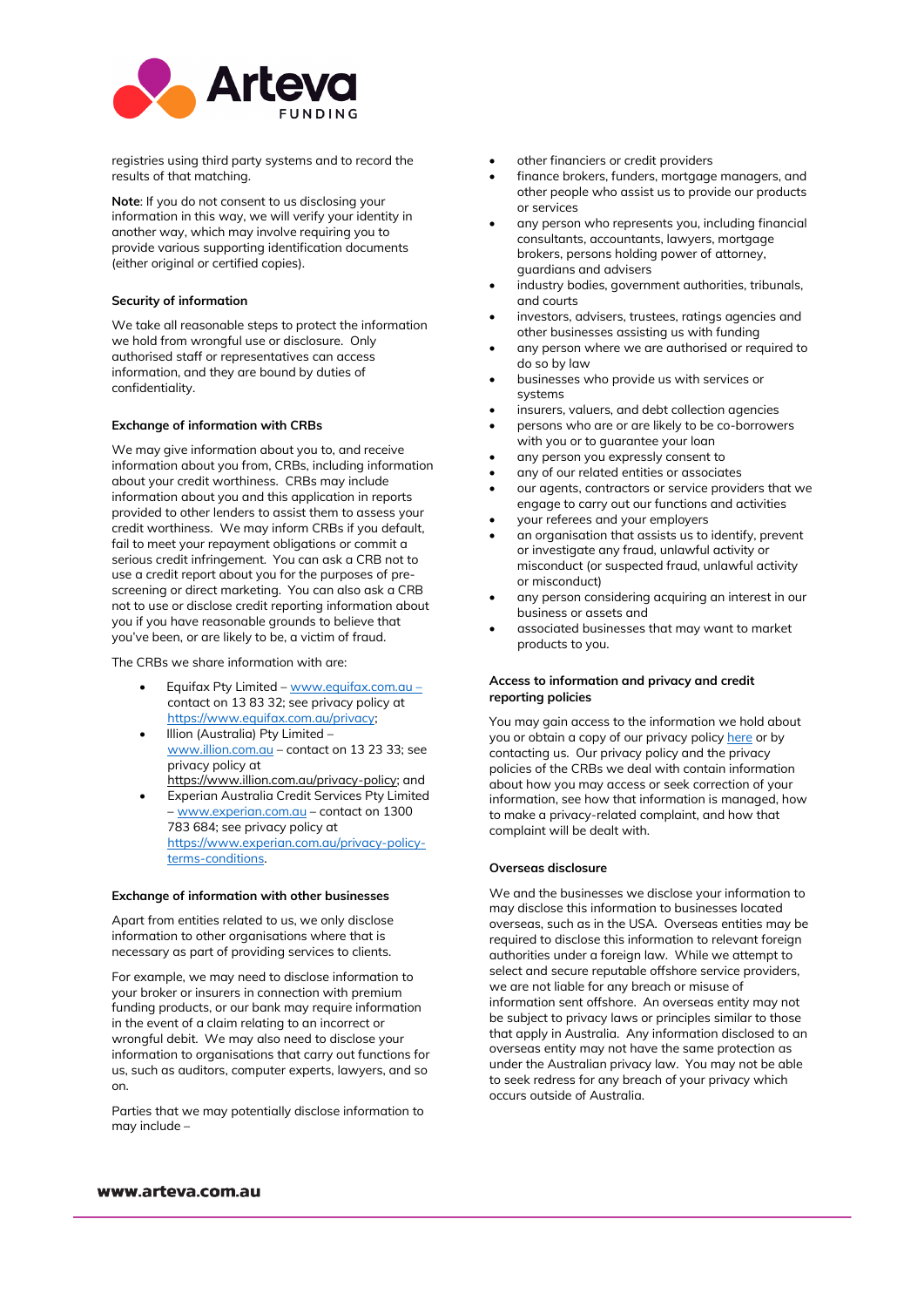

This Privacy Policy applies to PF BidCo Pty Ltd ABN 35 646 214 262 trading as Arteva Funding as well as (where and as applicable) its wholly owned subsidiaries Principal Finance Pty Ltd ABN 49 008 081 712, ACL 391746, Premium Funding Pty Ltd ABN 34 057 306 171 and PF Advance Pty Ltd ABN 69 611 434 229 (together "we, our us").

# **Privacy Policy**

## **NB: This policy only applies to individuals.**

## **1. Scope**

We understand that privacy is important. This document sets out how we collect, protect and use the individual's personal information.

## **2. Collection**

- 2.1. We only collect personal information which is necessary. We do not collect more information than is required to provide appropriate financial services to clients and to appropriately administer those services.
- 2.2. When we refer to *personal information*, we mean information from which your identity is reasonably apparent, which may include information or an opinion about you. The personal information we hold about you may also include credit-related information.
- 2.3. *Credit-related information* means:
	- **2.3.1.** *Credit information*, which is information which includes your identity; the type, terms and maximum amount of credit provided to you, including when that credit was provided and when it was repaid; repayment history information, default information (including overdue payments); payment information; new arrangement information; details of any serious credit infringements; court proceedings information; personal insolvency information and publicly available information; and
	- **2.3.2.** *Credit eligibility information,* which is credit reporting information supplied to us by a credit reporting body, and any information that we derive from it.
- 2.4. We use your credit-related information to assess your eligibility to be provided with finance. Usually, credit-related information is exchanged between credit and finance providers and credit reporting bodies.
- 2.5. The kinds of personal information we may collect about you include personal details to identify and contact individuals, such as names, addresses, emails, phone numbers and dates of birth. We also collect information relating to their financial position and credit status.
- 2.6. We refer to personal information and creditrelated information collectively as 'information' in this document.
- 2.7. When collecting information over the phone, we inform the individual:
	- 2.7.1. We are bound by the Privacy Act;
	- 2.7.2. Information is collected in order to provide services to our clients;
	- 2.7.3. Under the Australian Privacy Principles, individuals have a right to have access to information held about them.
- 2.8. We collect information directly from the individual where possible (i.e. in preference to collection from a third party). We may also collect information through a broker, service provider, insurer or other intermediary. We may also collect information in the public domain, such as from social media or searches of property ownership or electoral rolls. We also collect information if we obtain a credit report about a client from a credit reporting body. If an individual e-mails us using the link on our web site, we record their e-mail address and other details for the purpose of responding to their e-mail.
- 2.9. We may collect sensitive information (refer to "11. Sensitive Information" below).

## **3. Use and Disclosure**

- 3.1. We only use information for the purpose for which it was collected. The primary purpose of collection is to assess your application for finance and manage that finance, to establish your identity, enabling us to make business decisions, to enter into and administer business transactions, for internal business purposes, to carry out any AML-CTF checks required by law in connection with providing a financial service, to contact you and to comply with our legal obligations.
- 3.2. We may also use information for related purposes which are within the reasonable expectations of the individual. This includes sending information to insurance brokers and insurers in relation to premium funding, and service providers in relation to fee funding, and vendors of equipment and finance brokers in relation to equipment finance.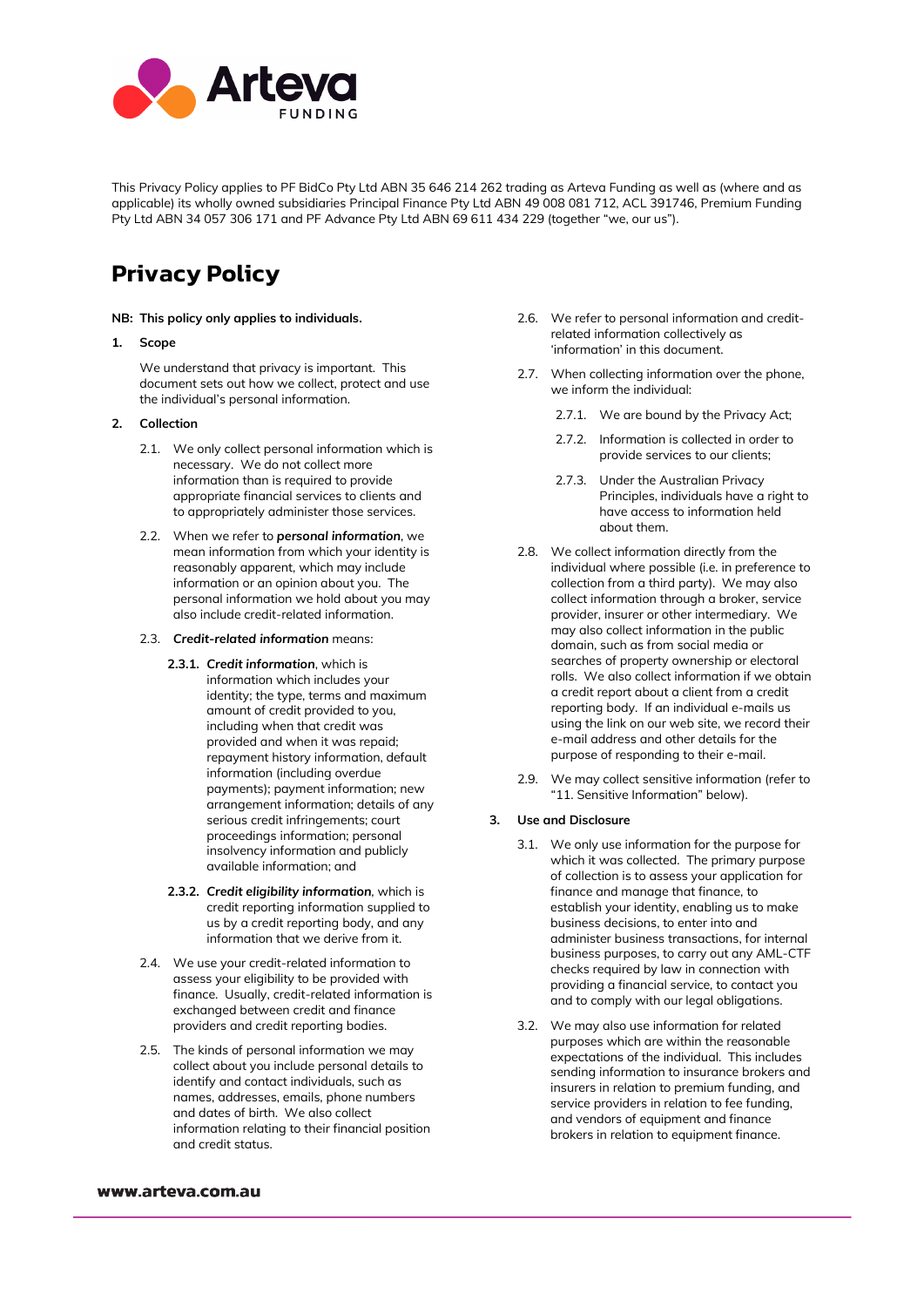

3.3. We may also use information to check a person's identity or creditworthiness and, for that purpose, give information about the person to a credit reporting body. Or we may need to disclose personal information because our bank requires it to process any claim you make relating to an incorrect or wrongful debit.

> We also disclose information to bankers, creditors, factors and asset securitisers (on a confidential basis) for the purposes of funding our activities.

- 3.4. We may use Google Analytics to track activity on our website, and to collect and store certain information. We do this to monitor and analyse the use of our website, so that we can improve it so that it best suits the needs of clients and potential clients. These tracking technologies transmit website traffic data to Google servers that may be located outside of Australia. By using our website, you consent to the processing of data about you for the purpose described above, and in the way described in Google's Privacy Policy, which is available at https://policies.google.com/privacy. Tracking technologies used may include web cookies, flash cookies and web beacons. These technologies are fully explained by searching those terms at www.wikipedia.org. You can instruct your browser to refuse web cookies, and you can block flash cookies in the way explained on its Wikipedia page. Or you can opt out of Google Analytics altogether by using their opt-out service at https://tools.google.com/dlpage/gaoptout. If you do any of these things, you may then be unable to use some of our website services.
- 3.5. We may also use information to offer a person further services such as further finance or other products, but only products of ours or a related body corporate of ours (as that term is defined in the Corporations Act). We do not ordinarily send out marketing material but, if we do, we always give the individual the opportunity to "optout" of receiving future material.
- 3.6. We do not sell your information. Nor do we provide it to any other person, other than in the ordinary course of our business of providing financial services, or as outlined in the preceding sub-clauses, or except to a related body corporate but then only for the limited purpose mentioned in the preceding sub-clause.
- 3.7. We only use sensitive information as set out in "11. Sensitive Information" below.
- 3.8. We obtain our clients' consent to use their name or photograph, or other details which

identify them, in any publication or marketing material which we produce.

## **4. Data Quality**

- 4.1. We take steps to ensure that the information we collect is accurate, complete and up to date. For example, we ensure that names are spelt correctly at the time of collection.
- 4.2. We give individuals the opportunity to correct their information online via our website, and also via written request or verbally.
- 4.3. When we are informed that information is incorrect, we ensure that it is appropriately corrected or updated immediately.
- 4.4. If an individual chooses to opt-out of receiving marketing material, we ensure that their name is removed from our mailing list.

## **5. Data Security**

- 5.1. We take steps to ensure that information is protected from misuse, loss and unauthorised access by:
	- 5.1.1. Conducting training of all personnel in matters relating to privacy of personal information during initial induction and annually thereafter;
	- 5.1.2. Using computer passwords for access to our computer network;
	- 5.1.3. Keeping hard copy records and electronic backups secure on and off-site;
	- 5.1.4. Shredding waste paper which may include personal information;
	- 5.1.5. Completing annual assessments and audits of IT, physical security and risk management.
- 5.2. We destroy our files when they are no longer required. Most files are destroyed after 7 years. Otherwise, we only keep files if there is a legal requirement to do so.

## **6. Openness**

- 6.1. We have a Privacy Statement which we make available on request to anyone who asks. (The statement is a summary of this policy).
- 6.2. We display our Privacy Statement on our website.
- 6.3. On request, we inform individuals of the types of personal information we hold, and how we use and disclose it. All staff can answer general queries in relation to the type of information we hold. For example, "We hold names and contact details for clients and other parties, as well as other information which we require to make business decisions and enter into business

#### www.arteva.com.au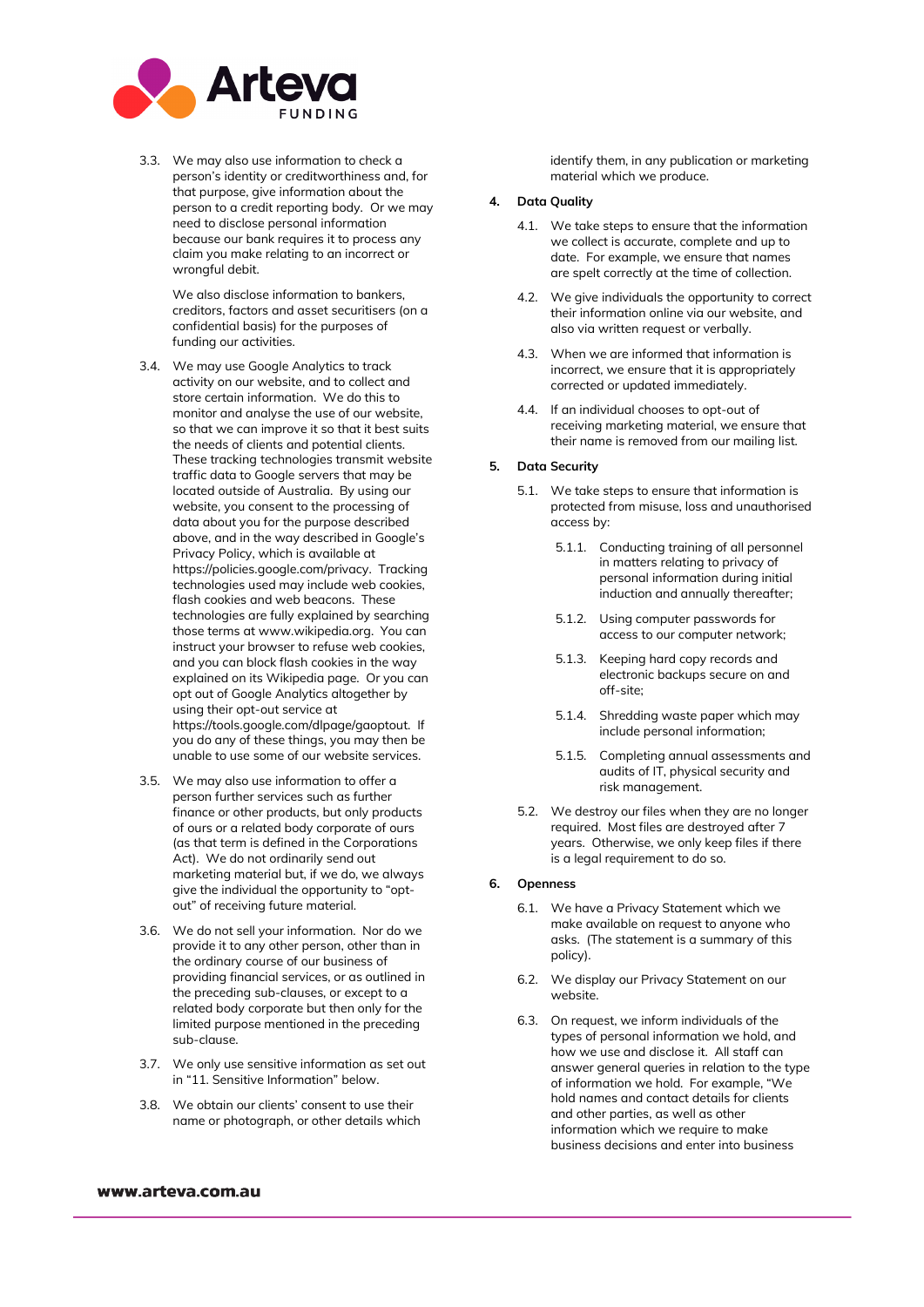

transactions". If an individual wishes to have access to specific information, refer to "7. Access & Correction" below.

## **7. Access & Correction**

- 7.1. It is important to us that the information we hold about you is accurate and up-to-date. During the course of our relationship with you, we may ask you to inform us if any of your information has changed.
- 7.2. If you wish to make any changes to your information, you may contact us. We will generally rely on you to ensure that the information we hold about you is accurate or complete.
- 7.3. On request, we give individuals access to information held about them. However, we will not give access in the following circumstances:
	- 7.3.1. The request for access is frivolous or vexatious.
	- 7.3.2. Providing access would have an unreasonable impact on the privacy of another individual. In this case, we may give access to parts of the information which do not identify another individual.
	- 7.3.3. Providing access would prejudice negotiations with the individual.
	- 7.3.4. The information relates to existing or anticipated legal proceedings between us and the individual, and the information would not be accessible through discovery.
	- 7.3.5. Providing access would be unlawful – or denying access is required or authorised by law, such as under AML-CTF laws.
	- 7.3.6. Providing access would reveal a commercially sensitive decisionmaking process. In this case, we will give an explanation of the information without revealing the sensitive information.

Further, information which is confidential will not be disclosed to anyone other than the individual concerned unless the individual consents.

- 7.4. We accept written and verbal requests for access. All requests are addressed by our trained personnel, who are bound by duties of confidentiality. There is no charge for making a request for access, but we may impose an administrative charge for providing access, depending on the amount of material to be copied.
- 7.5. Depending on the type of request that you make, we may respond to your request

## immediately. Otherwise, we usually respond to you within seven days of receiving your request. We may need to contact other entities to properly investigate your request.

- 7.6. If we deny access, we will give a written explanation of the reason for our decision.
- 7.7. We may require the individual to provide proof of their identity before we release information to them.
- 7.8. If an individual establishes that information about them is incorrect, inaccurate or out-ofdate, you may request that we correct the information by contacting us.
- 7.9. If appropriate, we will correct the information at the time of your request. Otherwise, we will provide an initial response to you within seven days of receiving your request. Where reasonable, and after our investigation, we will provide you with details about whether we have corrected your information within 30 days.
- 7.10. We may need to consult with other finance providers or credit reporting bodies or entities as part of our investigation.
- 7.11. If we refuse to correct information, we will provide you with our reasons for not correcting the information. We may also allow the individual to make a statement in relation to the information and include this statement on our file.

## **8. Identifiers**

We may use government identifiers to identify individuals. However, we only use these (such as passport numbers, tax file numbers and Medicare numbers) as required in the ordinary course of our business.

#### **9. Anonymity**

If appropriate, we allow individuals to remain anonymous. This is limited to general inquiries about the firm and the services it provides but, if any price is quoted, we record a name, address and phone number.

#### **10. Trans border Data Flows**

- 10.1. We do not ourselves disclose information overseas other than in the ordinary course of our business.
- 10.2. However, we use computing services provided by service providers who may have systems located within Australia and also overseas namely in the United States of America. From time to time, this may change.
- 10.3. Data may also be transported overseas in the circumstances referred to in clause 3.4 above.

## www.arteva.com.au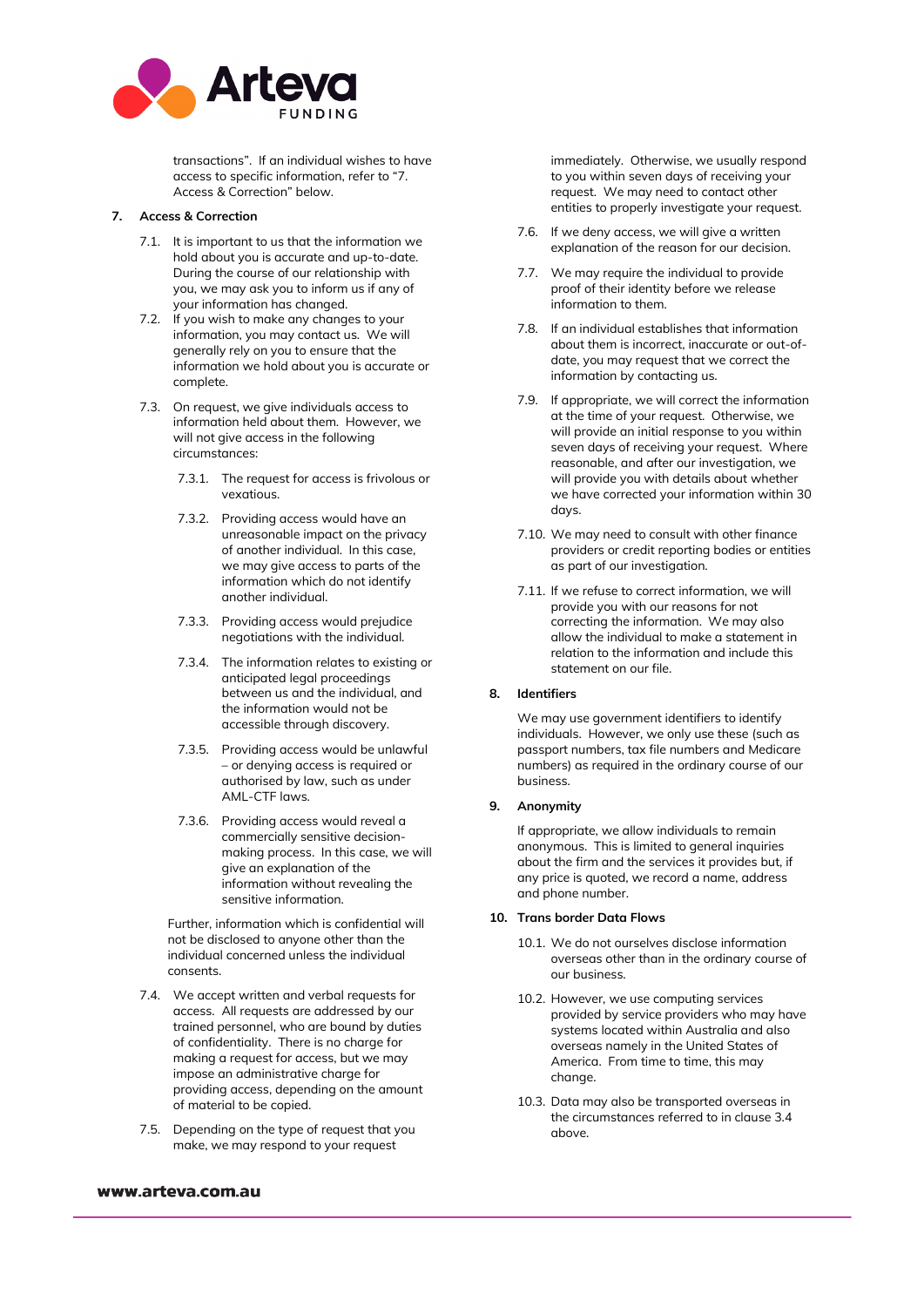

10.4. If we do disclose information overseas, we will take reasonable steps to ensure that the recipient of the information will apply privacy rules similar to the Australian Privacy Principles.

### **11. Sensitive Information**

- 11.1. Sensitive information is information about a person's racial or ethnic origin, political opinions, membership of a political association, religious beliefs or affiliations, philosophical beliefs, membership of a professional or trade association or trade union, sexual preferences or practices, criminal record, health information, genetic or biometric information.
- 11.2. We do not collect sensitive information unless it is health information collected in connection with a hardship application, or otherwise necessary for us to provide appropriate services to our clients.
- 11.3. If we collect sensitive information, we will ensure that the individual consents to the collection and is aware of the intended use of the information. Usually, consent can be implied from the circumstances, but where possible we will obtain express consent.

#### **12. Identification of Clients**

Due to the Privacy Act, it is necessary for us to identify that we are dealing with the client prior to divulging any information. The following details can be requested by our trained personnel:

- 12.1. Agreement Number
- 12.2. Full name of caller
- 12.3. Address
- 12.4. Mobile or home phone number.

## **13. Complaints Procedure**

- 13.1. All privacy related complaints should be referred to the Privacy Officer.
- 13.2. Where possible, we request the individual to provide details of their complaint in writing.
- 13.3. We acknowledge the individual's complaint in writing within 7 days.
- 13.4. We respond to the complaint in writing within 30 days of the complaint.
- 13.5. Details of the nature of complaints (without any personally identifying details) are recorded for use in future privacy audits.
- 13.6. If you are dissatisfied with the outcome of your complaint to our Privacy Officer, you can make a complaint to the AFCA scheme, which can be contacted by phone on 1800 931 678, by email at info@afca.org.au, or in writing to GPO Box 3, Melbourne VIC 3001, or the Privacy Commissioner at the Office of

#### www.arteva.com.au

the Australian Information Commissioner, by phoning 1300 363 992, by emailing [enquiries@oaic.gov.au,](mailto:enquiries@oaic.gov.au) or online at [www.oaic.gov.au.](http://www.oaic.gov.au/)

## **14. Contact**

If a client has any questions, comments or requests regarding this Privacy Policy or our processing of the client's information, please contact:

## **Privacy Officer**

Arteva Funding 78a Fullarton Road Norwood, South Australia, 5067 1300 137 037 info@arteva.com.au